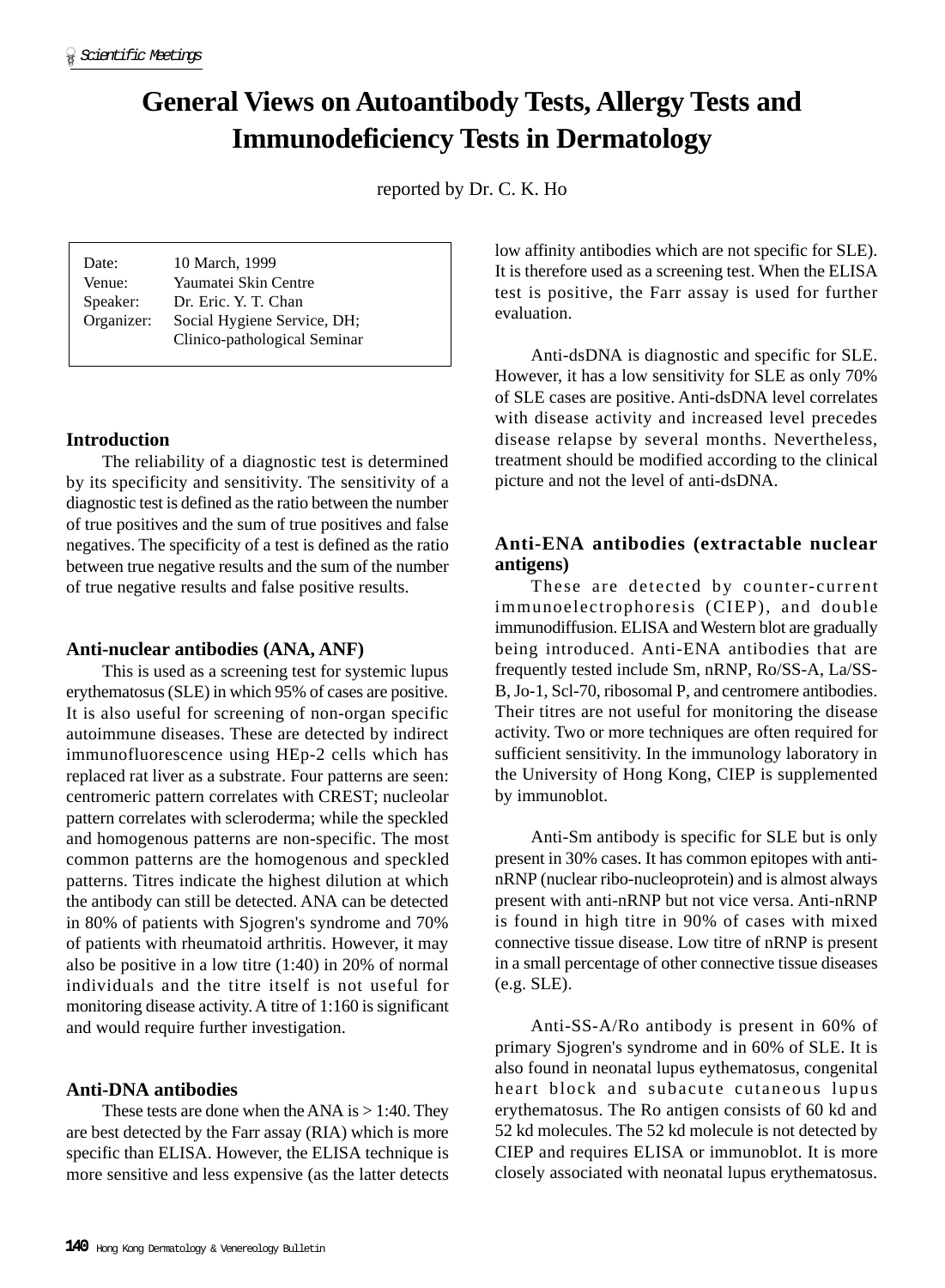Anti-SS-B/La antibodies are present in 30% of Sjogren's syndrome. It is less sensitive but more specific than anti-SS-A antibodies. It is almost always associated with anti-SS-A but not the reverse. La antigen is physically associated with Ro antigen.

#### **Anti-neutrophil cytoplasmic antibody (ANCA)**

These are useful for the diagnosis of small vessel vasculitis and are detected by indirect immunofluorescence using human leucocytes as a substate which are processed by ethanol fixation. There are two staining patterns: cytoplasmic (cANCA) and perinuclear pattern (pANCA). The perinuclear staining pattern is an artefact of ethanol fixation. cANCA targets proteinase 3 which is tested if cANCA is positive. Anti-proteinase 3 indicates disease activity. Myeloperoxidase is targeted by pANCA and is tested if pANCA is positive. cANCA is detected in Wegener's granulomatosis, while pANCA is detected in Churg-Strauss syndrome and microscopic polyarteritis. Titres are useful in monitoring disease activity.

#### **Anti-skin antibodies**

The antibodies detected in pemphigus vulgaris target the intercellular substance and are present in 90% of patients. Titres correlate to disease activity and antibodies can be transferred through the placenta resulting in neonatal disease. In bullous pemphigoid, IgG binds to the target antigens of molecular weight 180kd and 230 kd at the dermo-epidermal junction. Titres known are not correlate to disease activity. Complement is activated resulting in inflammation and clinical disease.

#### **C1 esterase inhibitor, C3 and C4**

C1 esterase deficiency may be congenital (which is rare), or secondary, such as in SLE or lymphoproliferative disorders. Deficiency of C1 esterase inhibitor results in excess activation of the complement system via the classical pathway, generating a kinin-like substance leading to angiodema. Different complement abnormalities occur depending on whether activation occurs via the classical or alternative pathway: low level of C4 occurs when complement is activated by the classical pathway, while C3 is reduced when either the classical or alternative pathway is activated. In the laboratory, C3, C4 and C1 esterase inhibitor are detected by nephelometry. Both C3 and C4 are useful in monitoring SLE.

#### **Immunoglobulin E (IgE)**

Total IgE is raised in atopy, but may be normal in atopic eczema. Allergen specific IgE is useful in situations where the history of atopy suggests specific allergens (e.g. food allergies). They can be detected by skin prick tests which are cheaper; or by blood tests (RAST-radioallergosorbent test) which are more useful in suspected food allergies. However, in practice, the results may not correlate with the clinical picture.

#### **Tests of immunodeficiency**

Clinically, a history and/or family history of recurrent infection may be suggestive of immunodeficiency. The type of infection may indicate the defect in the immune system, e.g. recurrent fungal, viral or protozoal infection in defective cell-mediated immunity; recurrent systemic bacterial infection occurs in phagocytic disorders; recurrent bacterial pneumonia occurs in hypogammaglobinaemia; and recurrent neisserial infection in C6-9 complement deficiency.

Screening tests can be divided into those which evaluate the T and B cell populations, immunoglobulins and the complement system. Immunization is a good method of testing the antibody response (eg. pneumovax, tetanus, diphtheria), but in immunodeficient patients live vaccines are contraindicated due to the risk of transmission of disease. IgG subclasses can also be evaluated by radial immunodiffusion or ELISA. In some cases, normal level of IgG occurs and the defect is due to functional deficiency. Deficiency of one IgG subclass may occur in normal individuals. At the moment, there is no clinical application for detecting IgA subclass.

T-cell immunity can be investigated by assessing the response to mitogens (phythaemagglutinin) and delayed type hypersensitivity (DTH) to various antigens. Proliferation of T-cells may be tested by 3H-thymidine incorporation, while neutrophil and monocyte phagocytic function may be assessed by the nitro-blue tetrazolium reduction test which assesses the integrity of the respiratory burst. Other aspects of neutrophil phagocytic function that can be assessed include killing of micro-organisms, ingestion and opsonization, expression of adhesion molecules CD11/CD18 and chemotaxis (Boyden chamber technique, agarose gel technique).

Complement function can be assessed by measuring CH50. This evaluates the haemolytic activity